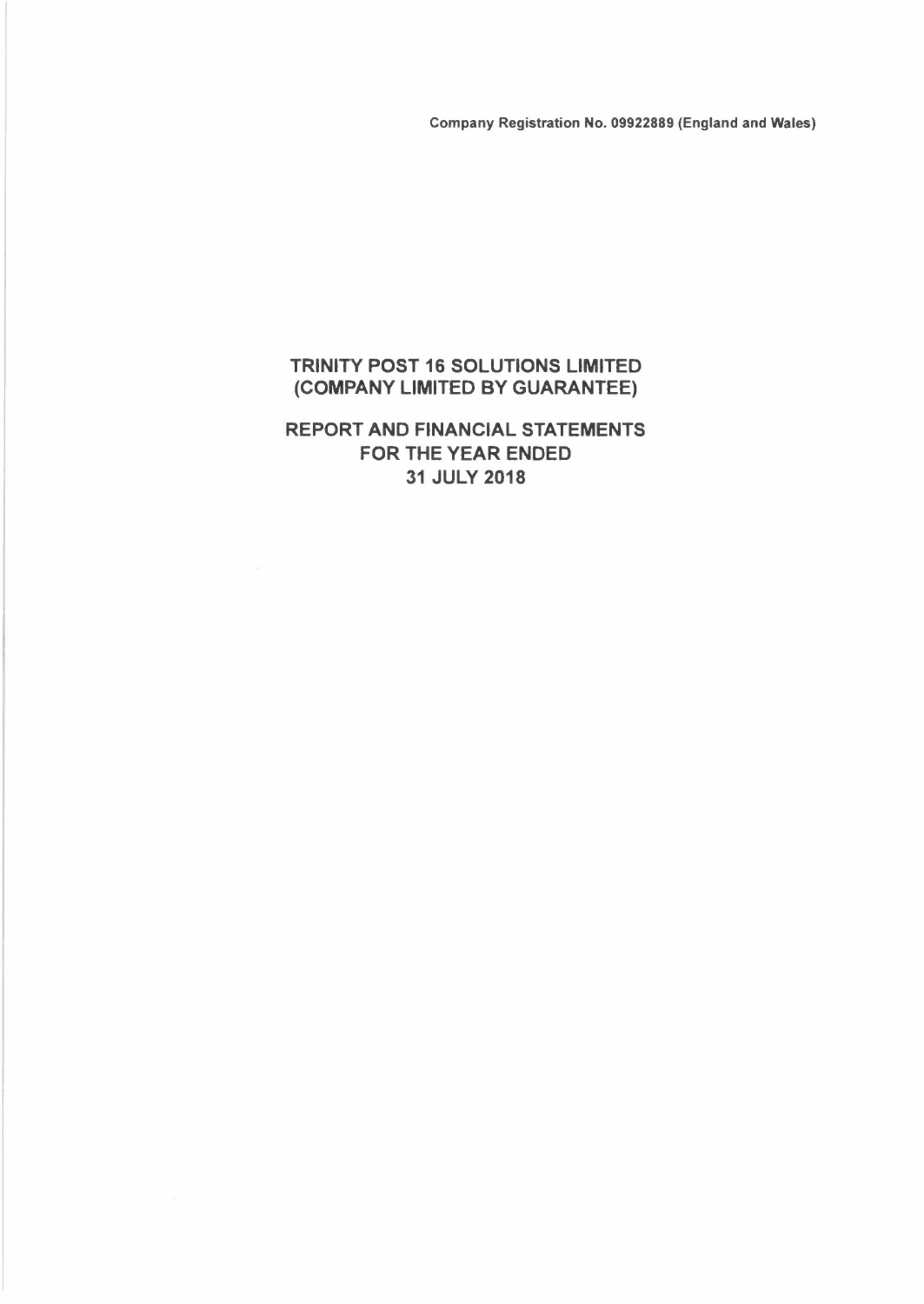### **COMPANY INFORMATION**

| <b>Directors</b>         | D Edmonson<br>P.J Carter                                                                                                       |
|--------------------------|--------------------------------------------------------------------------------------------------------------------------------|
| <b>Company number</b>    | 09922889                                                                                                                       |
| <b>Registered office</b> | <b>Trinity Academy Newcastle</b><br>Condercum Road<br>Newcastle upon Tune<br>Tyne & Wear<br><b>NF4 8XJ</b>                     |
| <b>Auditor</b>           | RSM UK Tax and Accounting Limited<br><b>Chartered Accountants</b><br>1 St. James' Gate<br>Newcastle upon Tyne<br><b>NE14AD</b> |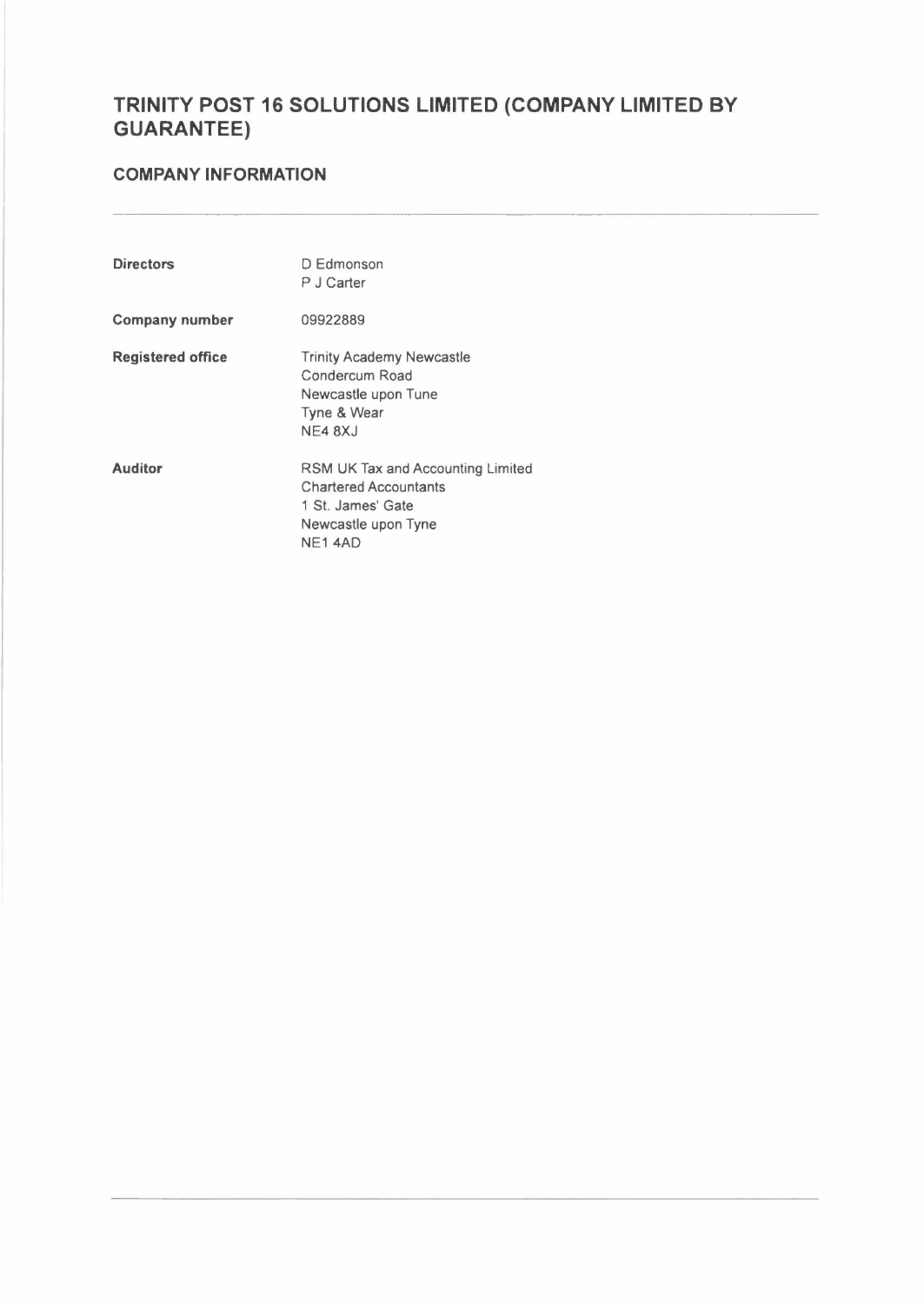# **DIRECTORS' REPORT**

### **FOR THE YEAR ENDED 31 JULY 2018**

The directors present their annual report and financial statements for the year ended 31 July 2018.

### **Principal activities**

The principal activity of the company is the provision of post 16 education.

### **Directors**

The directors who held office during the year and up to the date of signature of the financial statements were as follows:

| A Calder   | (Resigned 28 November 2017)  |
|------------|------------------------------|
| D Edmonson |                              |
| P J Carter | (Appointed 28 November 2017) |

### **Auditor**

RSM UK Audit LLP have indicated their willingness to be reappointed for another term and appropriate arrangements have been put in place for them to be deemed reappointed as auditors in the absence of an Annual General Meeting.

### **Statement of disclosure to auditor**

So far as each person who was a director at the date of approving this report is aware, there is no relevant audit information of which the company's auditor is unaware. Additionally, each director has taken all the necessary steps that they ought to have taken as a director in order to make themselves aware of all relevant audit information and to establish that the company's auditor is aware of that information.

This report has been prepared in accordance with the provisions applicable to companies entitled to the small companies exemption.

On behalf of the board

P J Carter *r: ~*  Date: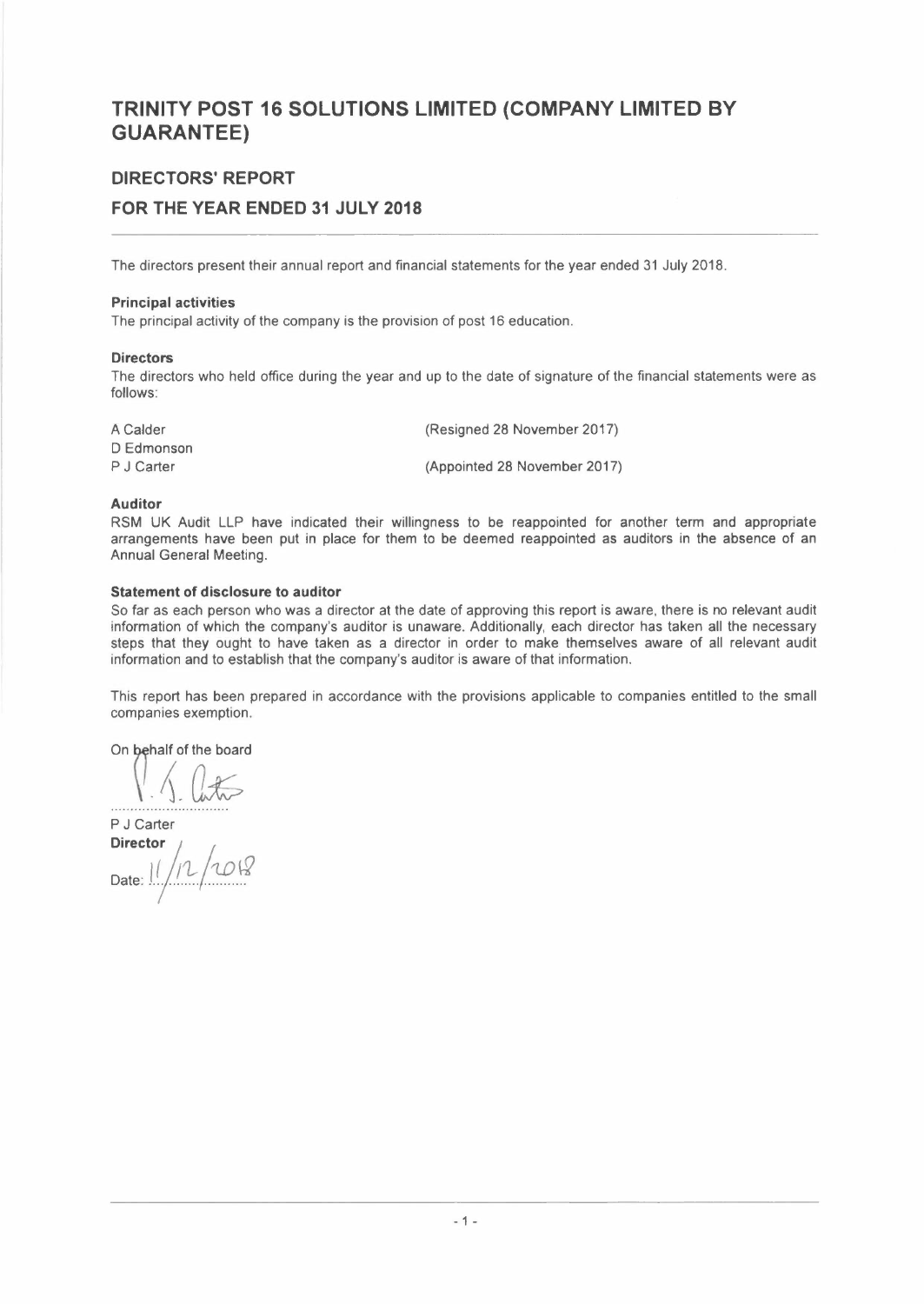## **DIRECTORS' RESPONSIBILITIES STATEMENT FOR THE YEAR ENDED 31 JULY 2018**

The directors are responsible for preparing the Directors' Report and the financial statements in accordance with applicable law and regulations.

Company law requires the directors to prepare financial statements for each financial year. Under that law the directors have elected to prepare the financial statements in accordance with United Kingdom Generally Accepted Accounting Practice (United Kingdom Accounting Standards and applicable law). Under company law the directors must not approve the financial statements unless they are satisfied that they give a true and fair view of the state of affairs of the company and of the surplus or deficit of the company for that period. In preparing these financial statements, the directors are required to:

- select suitable accounting policies and then apply them consistently;
- make judgements and accounting estimates that are reasonable and prudent;
- prepare the financial statements on the going concern basis unless it is inappropriate to presume that the company will continue in business.

The directors are responsible for keeping adequate accounting records that are sufficient to show and explain the company's transactions and disclose with reasonable accuracy at any time the financial position of the company and enable them to ensure that the financial statements comply with the Companies Act 2006. They are also responsible for safeguarding the assets of the company and hence for taking reasonable steps for the prevention and detection of fraud and other irregularities.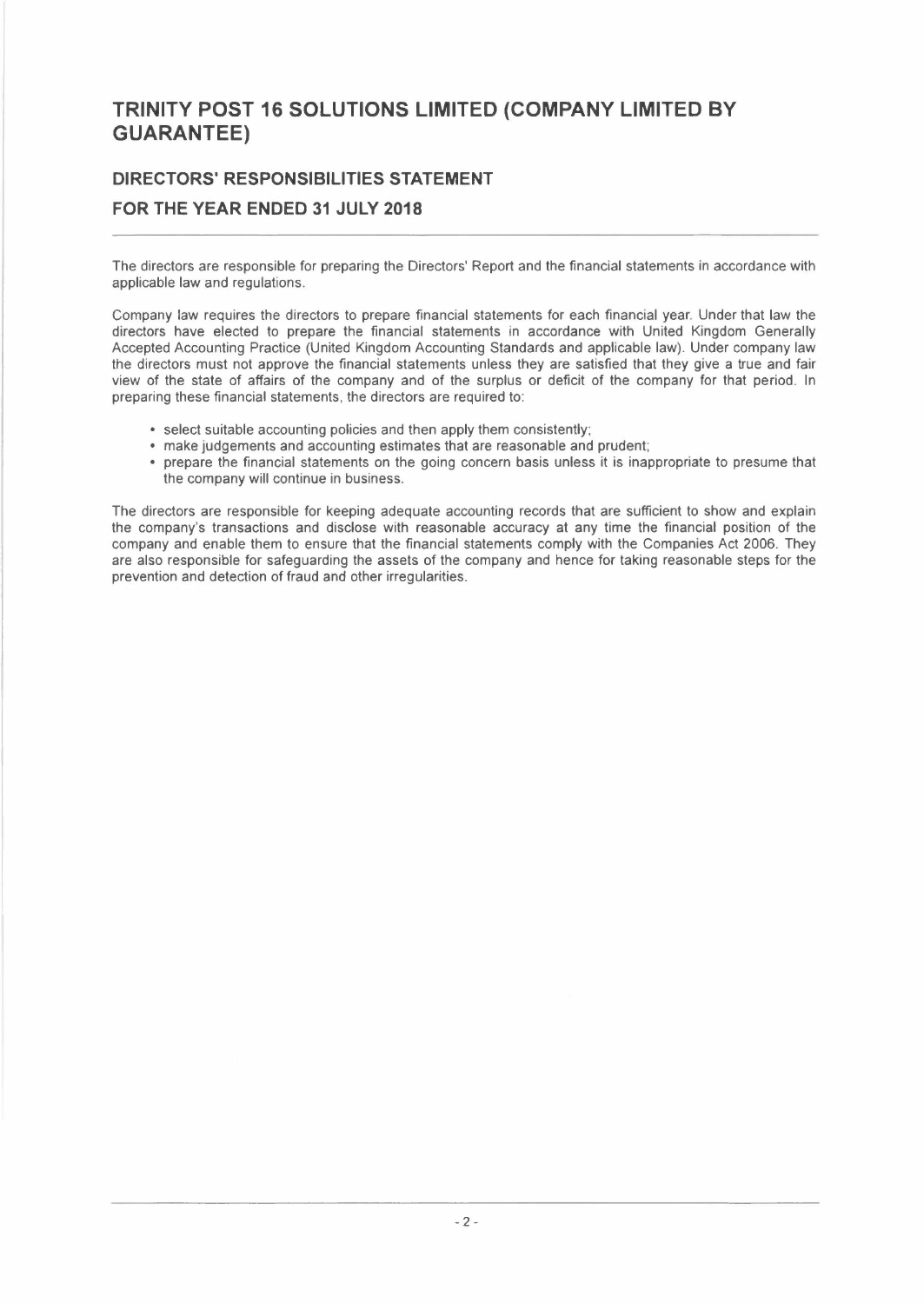### **INDEPENDENT AUDITOR'S REPORT TO THE MEMBERS OF TRINITY POST 16 SOLUTIONS LIMITED (COMPANY LIMITED BY GUARANTEE)**

### **Opinion**

We have audited the financial statements of Trinity Post 16 Solutions Limited for the year ended 31 July 2018 which comprise the Statement of Income and Retained Earnings, the Statement Of Financial Position and notes to the financial statements, including a summary of significant accounting policies. The financial reporting framework that has been applied in their preparation is applicable law and United Kingdom Accounting Standards, including FRS 102 "The Financial Reporting Standard applicable in the UK and Republic of Ireland" (United Kingdom Generally Accepted Accounting Practice).

In our opinion, the financial statements:

- give a true and fair view of the state of the company's affairs as at 31 July 2018 and of its result for the year then ended;
- have been properly prepared in accordance with United Kingdom Generally Accepted Accounting Practice;
- have been prepared in accordance with the requirements of the Companies Act 2006.

### **Basis for opinion**

We conducted our audit in accordance with International Standards on Auditing (UK) (lSAs (UK)) and applicable law. Our responsibilities under those standards are further described in the Auditor's responsibilities for the audit of the financial statements section of our report. We are independent of the company in accordance with the ethical requirements that are relevant to our audit of the financial statements in the UK, including the FRC's Ethical Standard, and we have fulfilled our other ethical responsibilities in accordance with these requirements. We believe that the audit evidence we have obtained is sufficient and appropriate to provide a basis for our opinion.

### **Conclusions relating to going concern**

We have nothing to report in respect of the following matters in relation to which the ISAs (UK) require us to report to you where:

- the directors' use of the going concern basis of accounting in the preparation of the financial statements is not appropriate; or
- the directors have not disclosed in the financial statements any identified material uncertainties that may cast significant doubt about the company's ability to continue to adopt the going concern basis of accounting for a period of at least twelve months from the date when the financial statements are authorised for issue.

### **Other information**

The other information comprises the information included in the annual report, other than the financial statements and our auditor's report thereon. The directors are responsible for the other information. Our opinion on the financial statements does not cover the other information and, except to the extent otherwise explicitly stated in our report, we do not express any form of assurance conclusion thereon.

In connection with our audit of the financial statements, our responsibility is to read the other information and, in doing so, consider whether the other information is materially inconsistent with the financial statements or our knowledge obtained in the audit or otherwise appears to be materially misstated. If we identify such material inconsistencies or apparent material misstatements, we are required to determine whether there is a material misstatement in the financial statements or a material misstatement of the other information. If, based on the work we have performed, we conclude that there is a material misstatement of this other information, we are required to report that fact.

We have nothing to report in this regard.

### **Opinions on other matters prescribed by the Companies Act 2006**

In our opinion, based on the work undertaken in the course of the audit:

- the information given in the directors' report for the financial year for which the financial statements are prepared is consistent with the financial statements; and
- the directors' report has been prepared in accordance with applicable legal requirements.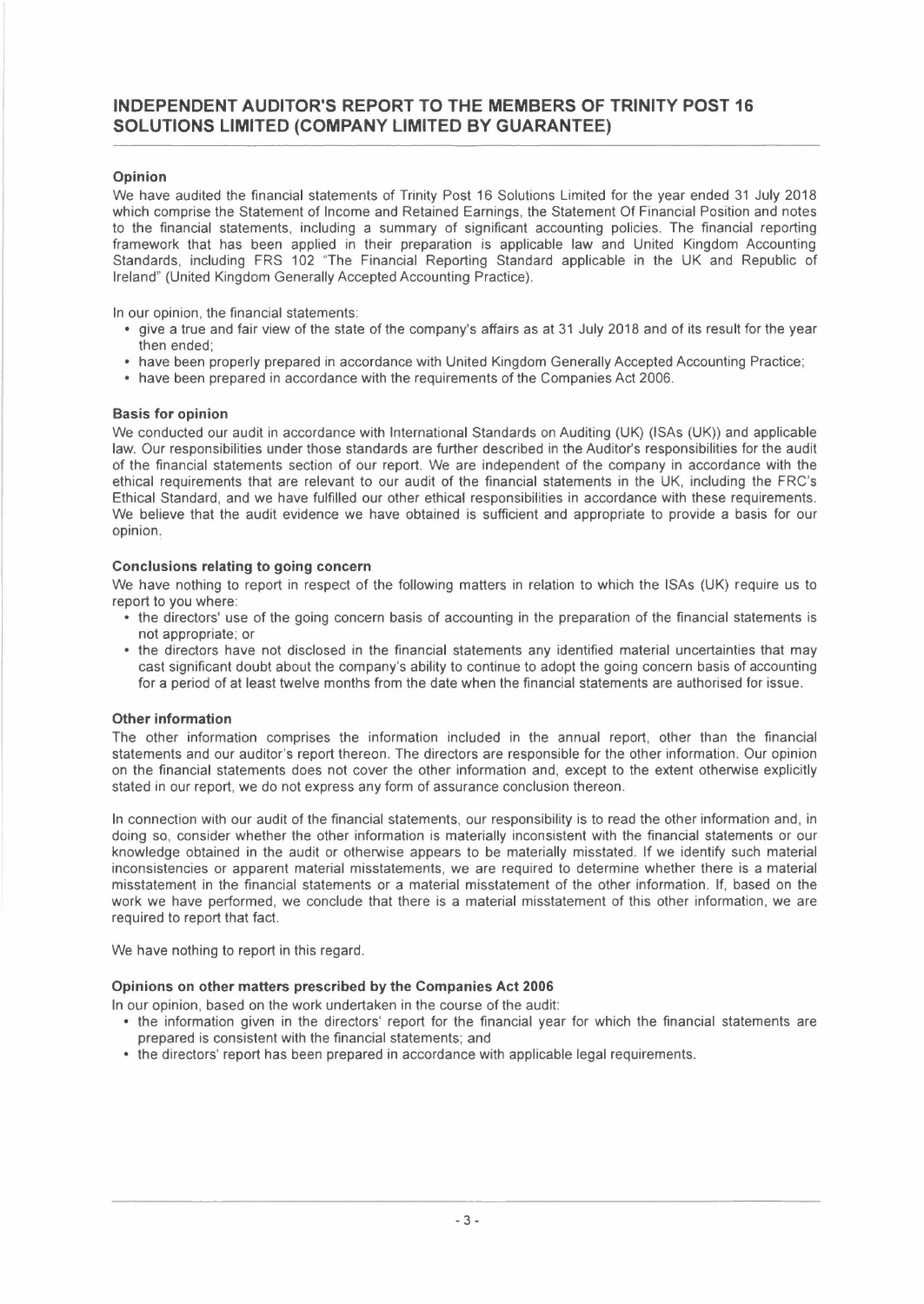### **INDEPENDENT AUDITOR'S REPORT TO THE MEMBERS OF TRINITY POST 16 SOLUTIONS LIMITED (COMPANY LIMITED BY GUARANTEE) (CONTINUED)**

### **Matters on which we are required to report by exception**

In the light of the knowledge and understanding of the company and its environment obtained in the course of the audit, we have not identified material misstatements in the directors' report.

We have nothing to report in respect of the following matters in relation to which the Companies Act 2006 requires us to report to you if, in our opinion:

- adequate accounting records have not been kept, or returns adequate for our audit have not been received from branches not visited by us; or
- the financial statements are not in agreement with the accounting records and returns; or
- certain disclosures of directors' remuneration specified by law are not made; or
- we have not received all the information and explanations we require for our audit; or
- the directors were not entitled to prepare the financial statements in accordance with the small companies regime and take advantage of the small companies' exemption from the requirement to prepare a strategic report or in preparing the directors' report.

#### **Responsibilities of directors**

As explained more fully in the directors' responsibilities statement set out on page 2, the directors are responsible for the preparation of the financial statements and for being satisfied that they give a true and fair view, and for such internal control as the directors determine is necessary to enable the preparation of financial statements that are free from material misstatement, whether due to fraud or error.

In preparing the financial statements, the directors are responsible for assessing the company's ability to continue as a going concern, disclosing, as applicable, matters related to going concern and using the going concern basis of accounting unless the directors either intend to liquidate the company or to cease operations, or have no realistic alternative but to do so.

#### **Auditor's responsibilities for the audit of the financial statements**

Our objectives are to obtain reasonable assurance about whether the financial statements as a whole are free from material misstatement, whether due to fraud or error, and to issue an auditor's report that includes our opinion. Reasonable assurance is a high level of assurance, but is not a guarantee that an audit conducted in accordance with ISAs (UK) will always detect a material misstatement when it exists. Misstatements can arise from fraud or error and are considered material if, individually or in the aggregate, they could reasonably be expected to influence the economic decisions of users taken on the basis of these financial statements.

A further description of our responsibilities for the audit of the financial statements is located on the Financial Reporting Council's website at: http://www.frc.org.uklauditorsresponsibilities.This description forms part of our auditor's report.

#### **Use of our report**

This report is made solely to the company's members, as a body, in accordance with Chapter 3 of Part 16 of the Companies Act 2006. Our audit work has been undertaken so that we might state to the company's members those matters we are required to state to them in an auditor's report and for no other purpose. To the fullest extent permitted by law, we do not accept or assume responsibility to anyone other than the company and the company's members as a body, for our audit work, for this report, or for the opinions we have formed.

4. Roton

Lucy Robson (Senior Statutory Auditor) For and on behalf of RSM UK Tax and Accounting Limited, Statutory Auditor Chartered Accountants <sup>1</sup>St. James' Gate Newcastle upon Tyne NE14AD  $.13.112118...$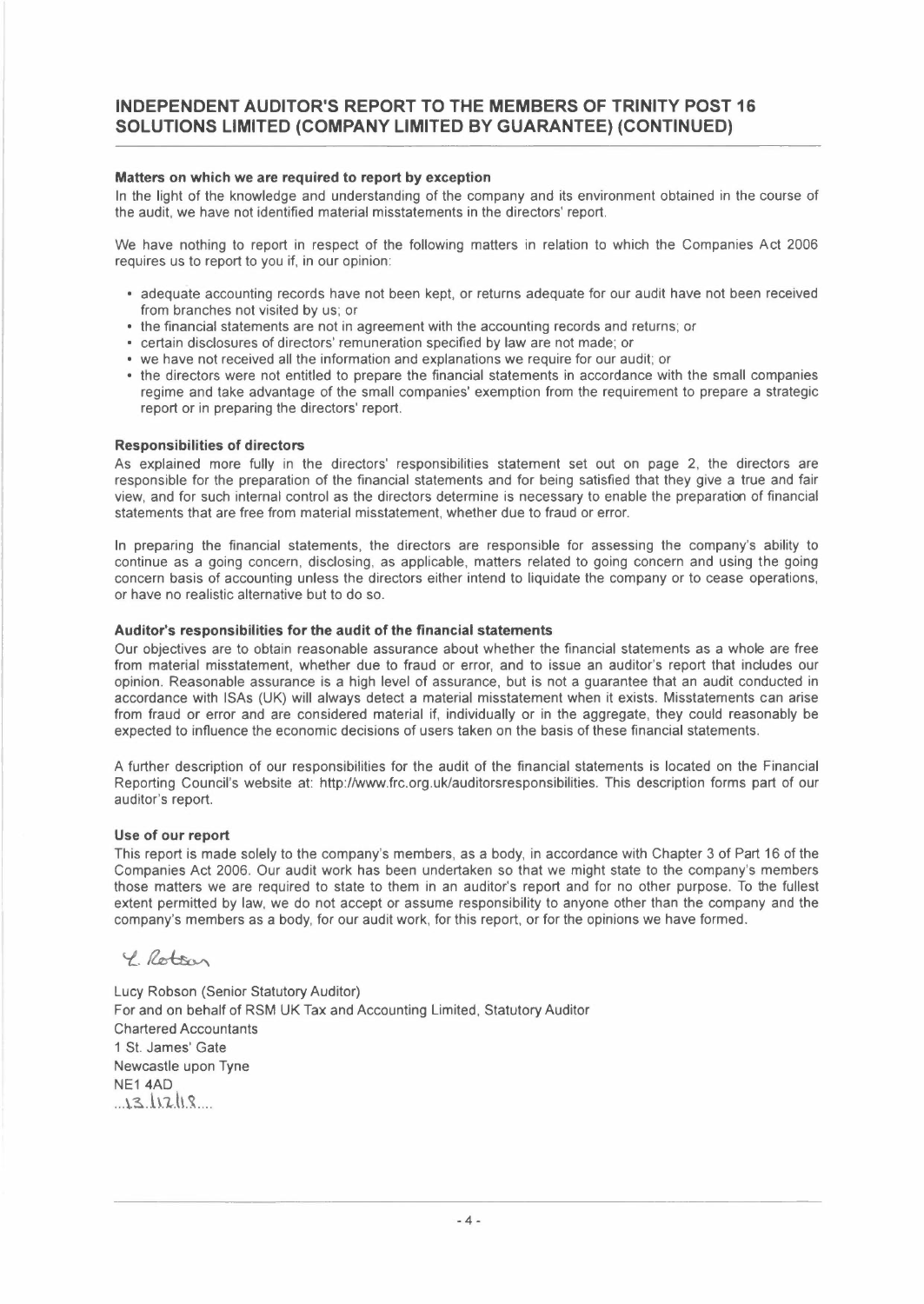## **STATEMENT OF INCOME AND RETAINED EARNINGS FOR THE YEAR ENDED 31 JULY 2018**

|                                                                                          | 2018<br>£             | 2017<br>£             |
|------------------------------------------------------------------------------------------|-----------------------|-----------------------|
| Income<br>Cost of sales                                                                  | 260,750<br>(138, 770) | 295,286<br>(154, 342) |
| <b>Gross surplus</b>                                                                     | 121,980               | 140,944               |
| Administrative expenses                                                                  | (43, 250)             | (116,006)             |
| <b>Operating surplus</b>                                                                 | 78,730                | 24,938                |
| Interest receivable and similar income                                                   | 23                    | 11                    |
| <b>Surplus before taxation</b>                                                           | 78,753                | 24,949                |
| Tax on surplus                                                                           |                       |                       |
| Surplus for the financial year                                                           | 78,753                | 24,949                |
| Retained earnings brought forward<br>Distributions to parent charity under gift aid<br>4 | (78, 753)             | (24, 949)             |
| Retained earnings carried forward                                                        |                       |                       |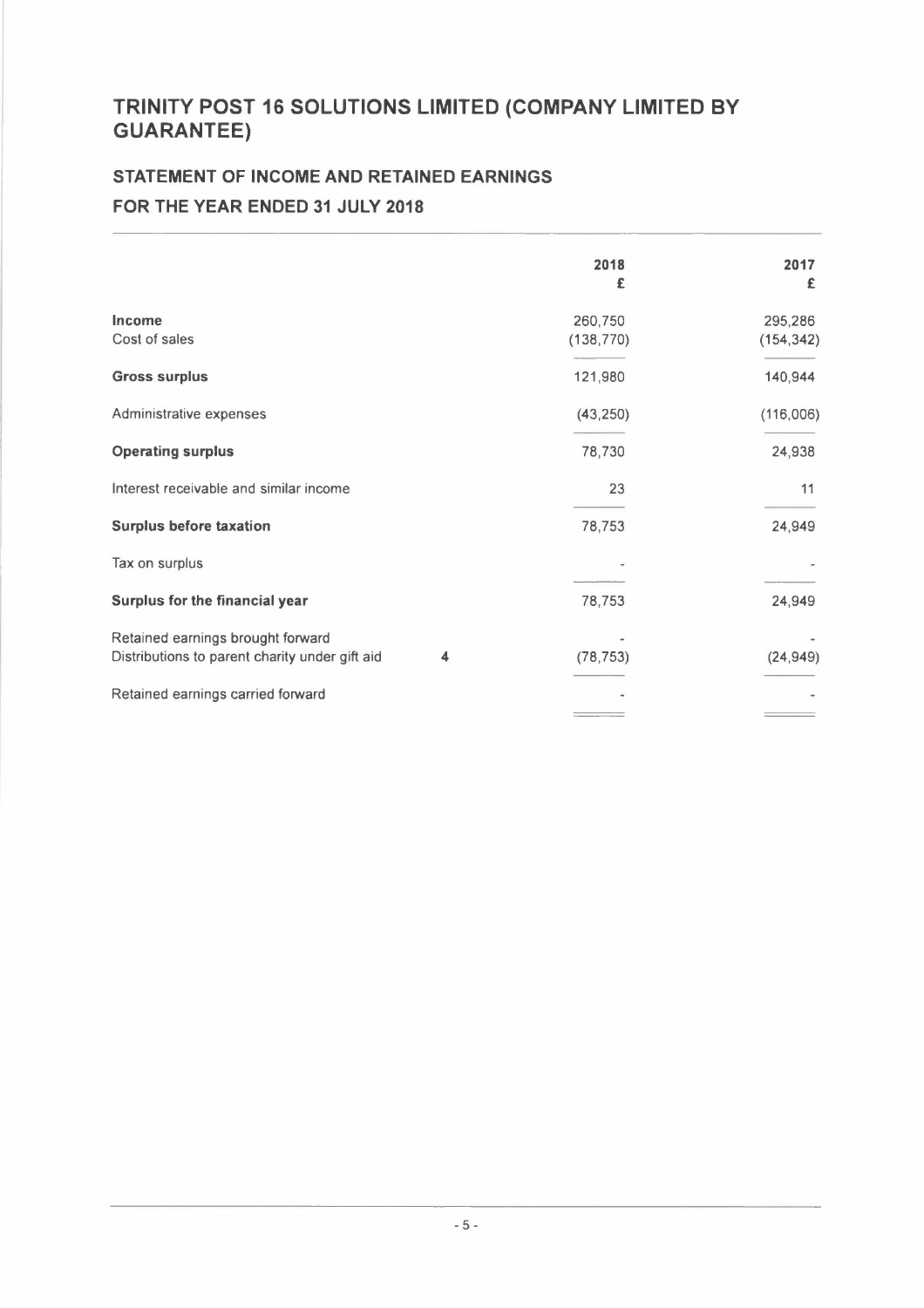### **Company Registration No. 09922889 TRINITY POST 16 SOLUTIONS LIMITED (COMPANY LIMITED BY GUARANTEE)**

### **STATEMENT OF FINANCIAL POSITION**

### **AS AT 31 JULY 2018**

|                                              |              | 2018      |   | 2017     |   |
|----------------------------------------------|--------------|-----------|---|----------|---|
|                                              | <b>Notes</b> | £         | £ | £        | £ |
| <b>Current assets</b>                        |              |           |   |          |   |
| <b>Debtors</b>                               | 5            | 23,702    |   | 13,069   |   |
| <b>Creditors: amounts falling due within</b> |              |           |   |          |   |
| one year                                     | 6            | (23, 702) |   | (13,069) |   |
| <b>Net current assets</b>                    |              |           |   |          |   |
|                                              |              |           |   |          |   |
| <b>Reserves</b>                              |              |           |   |          |   |
| Income and expenditure account               |              |           |   |          |   |
|                                              |              |           |   |          |   |
| <b>Members' funds</b>                        |              |           |   |          |   |
|                                              |              |           |   |          |   |

These financial statements have been prepared in accordance with the provisions applicable to companies subject to the small companies' regime.

The financial statements were approved by the board of directors and authorised for issue on ... *1.1. 1.2. I.f.* ......

and are signed on its behalf by:<br>  $\bigcap_{n=1}^{\infty}$   $\bigcap_{n=1}^{\infty}$ 

p J Carter **Director**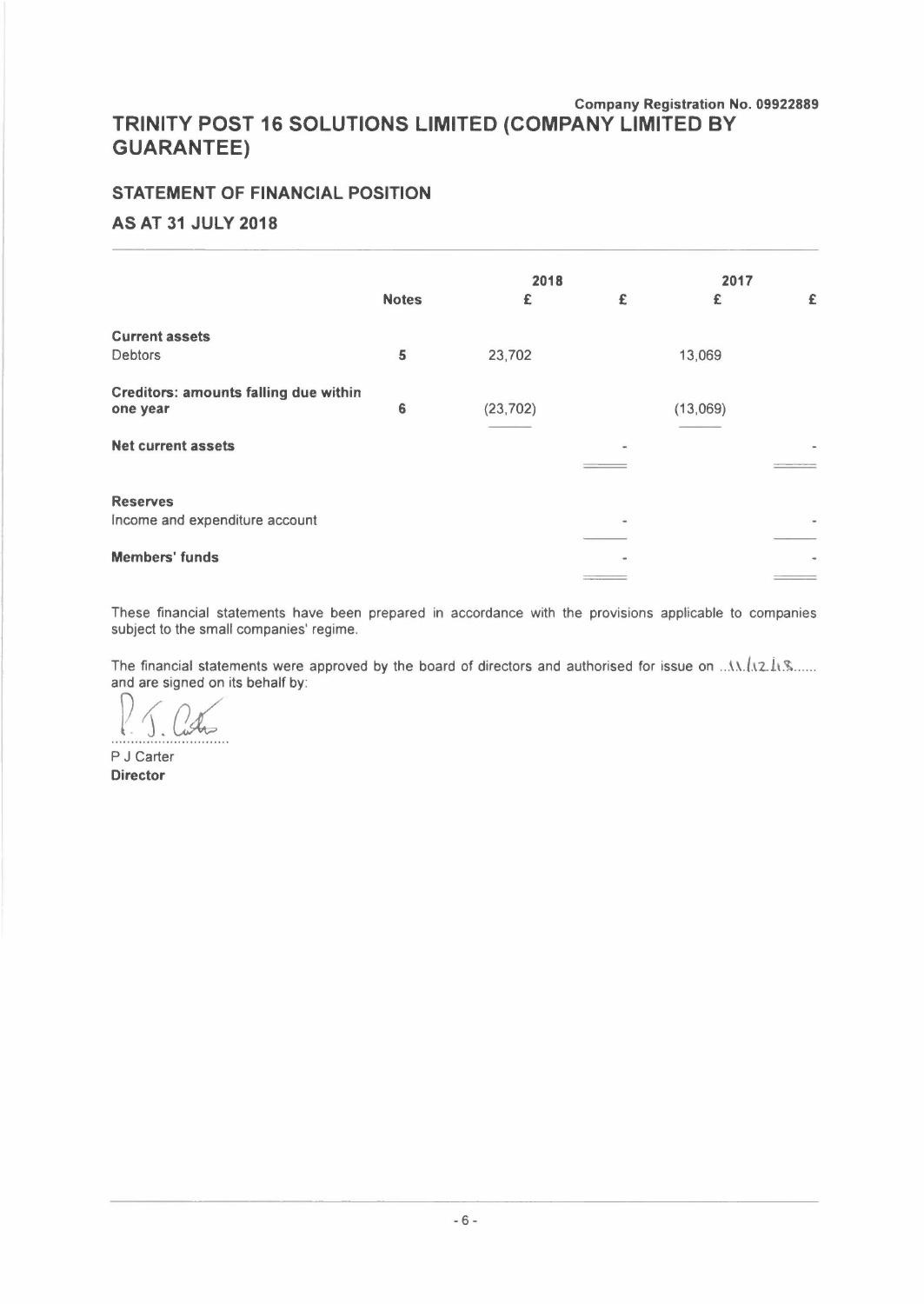## **NOTES TO THE FINANCIAL STATEMENTS FOR THE YEAR ENDED 31 JULY 2018**

### **1 Accounting policies**

### **Company information**

Trinity Post 16 Solutions Limited is a private company limited by guarantee, incorporated in England and Wales. The registered office is Trinity Academy Newcastle, Condercum Road, Newcastle upon Tune, Tyne & Wear, NE4 8XJ.

#### **Accounting convention**

These financial statements have been prepared in accordance with FRS 102 "The Financial Reporting Standard applicable in the UK and Republic of Ireland" ("FRS 102") and the requirements of the Companies Act 2006 as applicable to companies subject to the small companies regime. The disclosure requirements of section 1A of FRS 102 have been applied other than where additional disclosure is required to show a true and fair view.

The financial statements are prepared in sterling, which is the functional currency of the company. Monetary amounts in these financial statements are rounded to the nearest £.

The financial statements have been prepared under the historical cost convention. The principal accounting policies adopted are set out below.

This company is a qualifying entity for the purposes of FRS 102, being a member of a group where the parent of that group prepares publicly available consolidated financial statements, including this company, which are intended to give a true and fair view of the assets, liabilities, financial position and profit or loss of the group. The company has therefore taken advantage of exemptions from the following disclosure requirements:

- Section 7 'Statement of Cash Flows' Presentation of a statement of cash flow and related notes and disclosures;
- Section 11 'Basic Financial Instruments' and Section 12 'Other Financial Instrument Issues' Carrying amounts, interest income/expense and net gains/losses for each category of financial instrument; basis of determining fair values; details of collateral, loan defaults or breaches, details of hedges, hedging fair value changes recognised in profit or loss and in other comprehensive income;
- Section 33 'Related Party Disclosures' Compensation for key management personnel.

The financial statements of the company are consolidated in the financial statements of Trinity Academy Newcastle. These consolidated financial statements are available from its registered office at Condercum Road, Newcastle upon Tyne, NE4 8XJ.

#### **Income and expenditure**

Turnover is recognised at the fair value of the consideration received or receivable for goods and services provided in the normal course of business, and is shown net of VAT and other sales related taxes. The fair value of consideration takes into account trade discounts, settlement discounts and volume rebates.

### **Cash and cash equivalents**

Cash and cash equivalents are basic financial instruments and include cash in hand, deposits held at call with banks.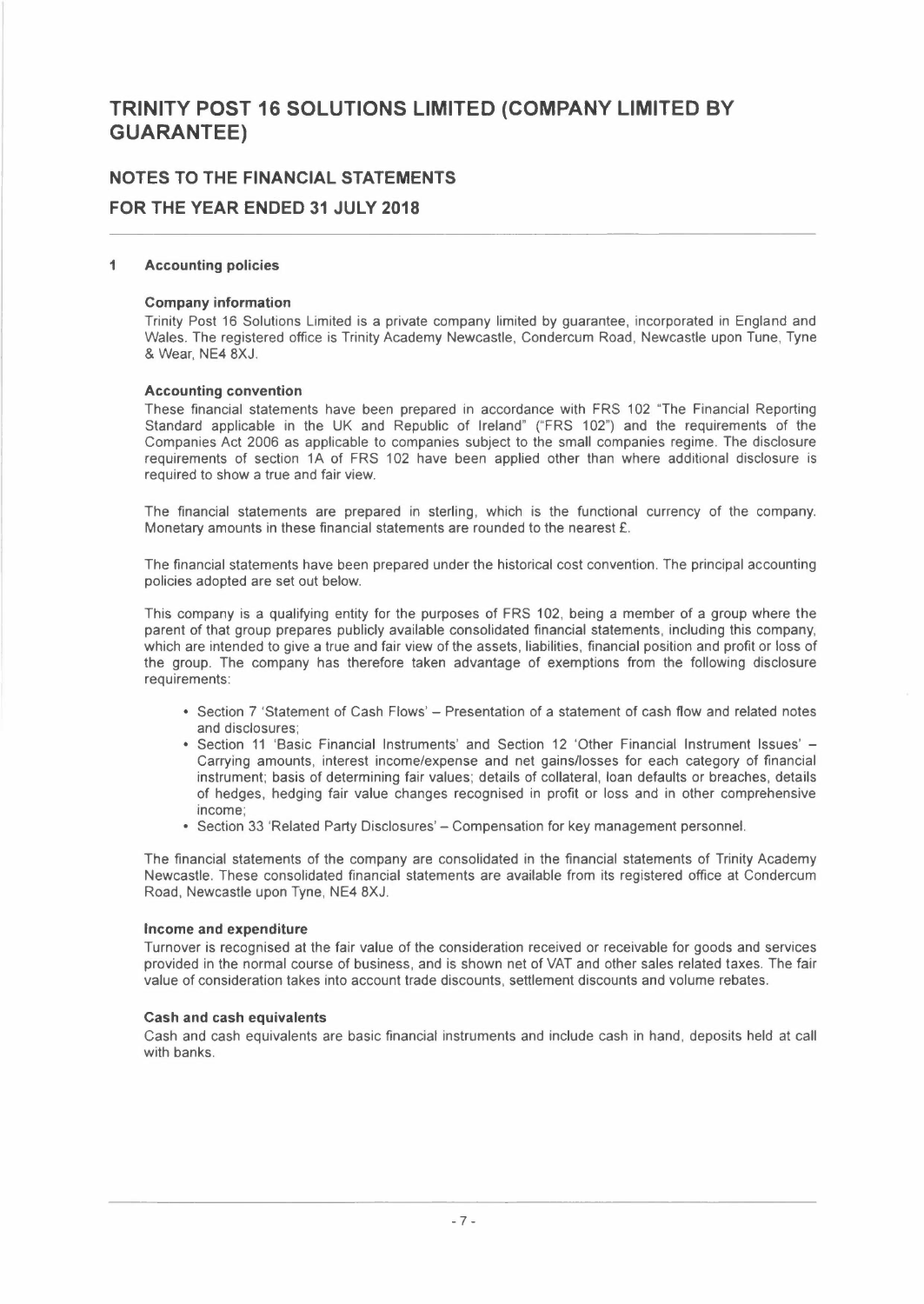## **NOTES TO THE FINANCIAL STATEMENTS (CONTINUED) FOR THE YEAR ENDED 31 JULY 2018**

### **1 Accounting policies (Continued)**

### **Financial instruments**

The company has elected to apply the provisions of Section 11 'Basic Financial Instruments' and Section 12 'Other Financial Instruments Issues' of FRS 102 to all of its financial instruments.

Financial instruments are recognised when the company becomes party to the contractual provisions of the instrument.

Financial assets and liabilities are offset, with the net amounts presented in the financial statements, when there is a legally enforceable right to set off the recognised amounts and there is an intention to settle on a net basis or to realise the asset and settle the liability simultaneously.

#### *Basic financial assets*

Basic financial assets, which include other debtors, are initially measured at transaction price including transaction costs and are subsequently carried at amortised cost using the effective interest method.

#### *Classification of financial liabilities*

Financial liabilities and equity instruments are classified according to the substance of the contractual arrangements entered into. An equity instrument is any contract that evidences a residual interest in the assets of the company after deducting all of its liabilities.

#### *Basic financial liabilities*

Basic financial liabilities, including other creditors are initially recognised at transaction price unless the arrangement constitutes a financing transaction, where the debt instrument is measured at the present value of the future payments discounted at a market rate of interest.

Debt instruments are subsequently carried at amortised cost, using the effective interest rate method.

### **2 Employees**

The average monthly number of persons (including directors) employed by the company during the year was 3 (2017 - 3).

| $\overline{\mathbf{3}}$ | <b>Auditor's remuneration</b>                                                 |           |           |
|-------------------------|-------------------------------------------------------------------------------|-----------|-----------|
|                         | Fees payable to the company's auditor and its associates:                     | 2018<br>£ | 2017<br>£ |
|                         | <b>For audit services</b><br>Audit of the financial statements of the company | 3,950     | 3,950     |
|                         | For other services<br>All other non-audit services                            | 2.200     | 2,200     |
| 4                       | <b>Distributions to parent</b>                                                | 2018<br>£ | 2017<br>£ |
|                         | Gift aid                                                                      | 78,753    | 24,949    |